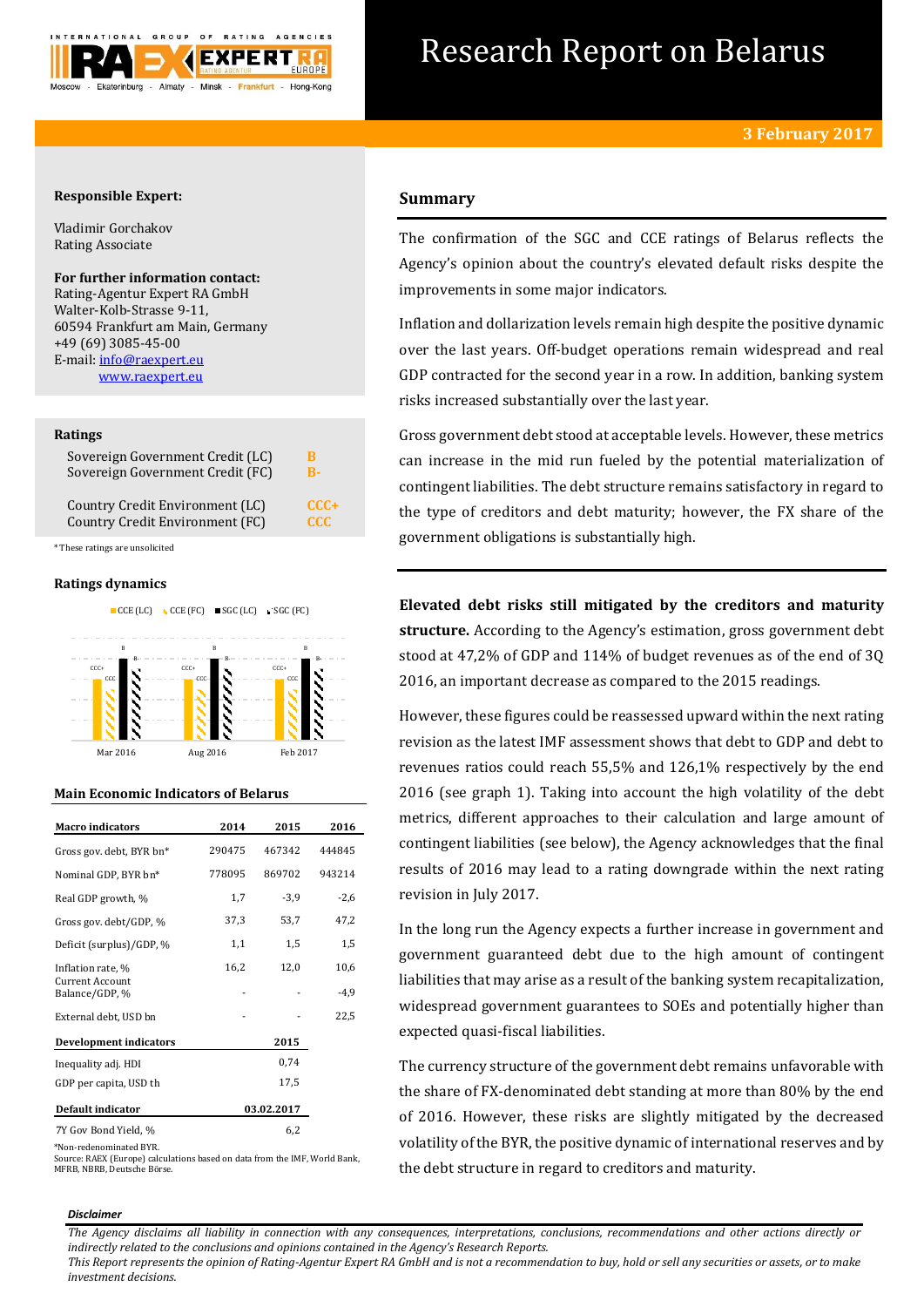

**Graph 1:** General government debt metrics



Source: RAEX (Europe) calculations based on data from the IMF and MFRB \*IMF estimates for the year

**Graph 2:** Fiscal balance of Belarus, % of GDP







expenditures) General government balance acc. to IMF (Republican, local budget, social

protection fund) Overall balance acc. to IMF (general government and off-balance sheet

Source: RAEX (Europe) calculations based on data from the IMF and MFRB operations)

\*Results of January-December 2016 for Public sector deficit according to the MFRB, projections for all IMF indicators.

The Russian government, banks, and the Russian-led "Eurasian Fund for Stabilization and Development" remain the largest creditors of Belarus. In regard to maturity, the short-term external debt represented 7,6% of GDP and 18,5% of budget revenues by the end of 3Q 2016.

# **Fiscal consolidation is underway while off-budget operations remain**

**high.** According to the state budget execution for January-December 20161, the balance showed a surplus equal to 1,47% of GDP, a stable metric when compared to the 2015 figure of 1,46% of GDP (see graph 2). However, the wide gap between parameters of the above mentioned state budget, the IMF estimates for general government deficit and the overall fiscal balance<sup>2</sup> (see graph 3), raises concerns about the final execution of the state's off-budgetary funds and the scale of off-budget operations.

The government's fiscal policy consolidation has been supported by a second round of tax increases in addition to a set of measures implemented in previous years (see our previous report3). In 2016, fiscal authorities increased export taxes on potash, oil and fuel, excise and property taxes, while budget expenditures have been cut mainly through a decrease in capital spending and a freeze in public sector real wages. In addition to tax increases, the government continues to execute structural fiscal reforms. These actions vary from establishing an obligatory 3-year planning period for the fiscal budget and tighter fiscal targets for debt and deficit to gradual increases in the retirement age.

The government's commitment to the fiscal consolidation was confirmed by the republican budget plan for 2017 approved in October 2016, which is based on the oil price at USD 35 per barrel and expected GDP growth at 0,2% in 2017. Parameters of the approved republican budget include a surplus equal to redenominated BYR 1 496 m or 1,5% of the projected GDP. However, the executed state budget surplus for 2017 could be lower as a result of the local and off-budget funds expenditures.

**Banking system risks increased substantially.** Driven by two years of recession and shrinking government directed lending, the ratios of bank's assets and volume of credit to GDP decreased to 68,3% and 38,0% respectively by the end 2016 as compared to 72,5% and 43,4% a year ago (see graph 4).

The share of distressed loans, by WB definition, almost doubled in 2016 and reached 11,5% compared to 6,8% a year before. This was triggered

<sup>1</sup> State budget in the definition of the Ministry of finance includes: republican budget, local budgets, state extra-budgetary fund of social protection of Republic of Belarus, the state off-budget Universal Service Fund of the Ministry of Communications and Information, the state extra-budgetary fund of civil aviation and state extra-budgetary fund of the Department of Penitentiary.

<sup>2</sup>According to the IMF definitions: general government budget – sum of republican, local and social protection fund budgets; overall fiscal balance – balance of general government budget with inclusion of off-balance sheet operations.

<sup>3</sup> Research Report on Belarus from 5 August 2016 [\(http://raexpert.eu/reports/Research\\_report\\_Belarus\\_05.08.2016.pdf\)](http://raexpert.eu/reports/Research_report_Belarus_05.08.2016.pdf) .

# *Disclaimer*

1

*The Agency disclaims all liability in connection with any consequences, interpretations, conclusions, recommendations and other actions directly or indirectly related to the conclusions and opinions contained in the Agency's Research Reports.*

*This Report represents the opinion of Rating-Agentur Expert RA GmbH and is not a recommendation to buy, hold or sell any securities or assets, or to make investment decisions.*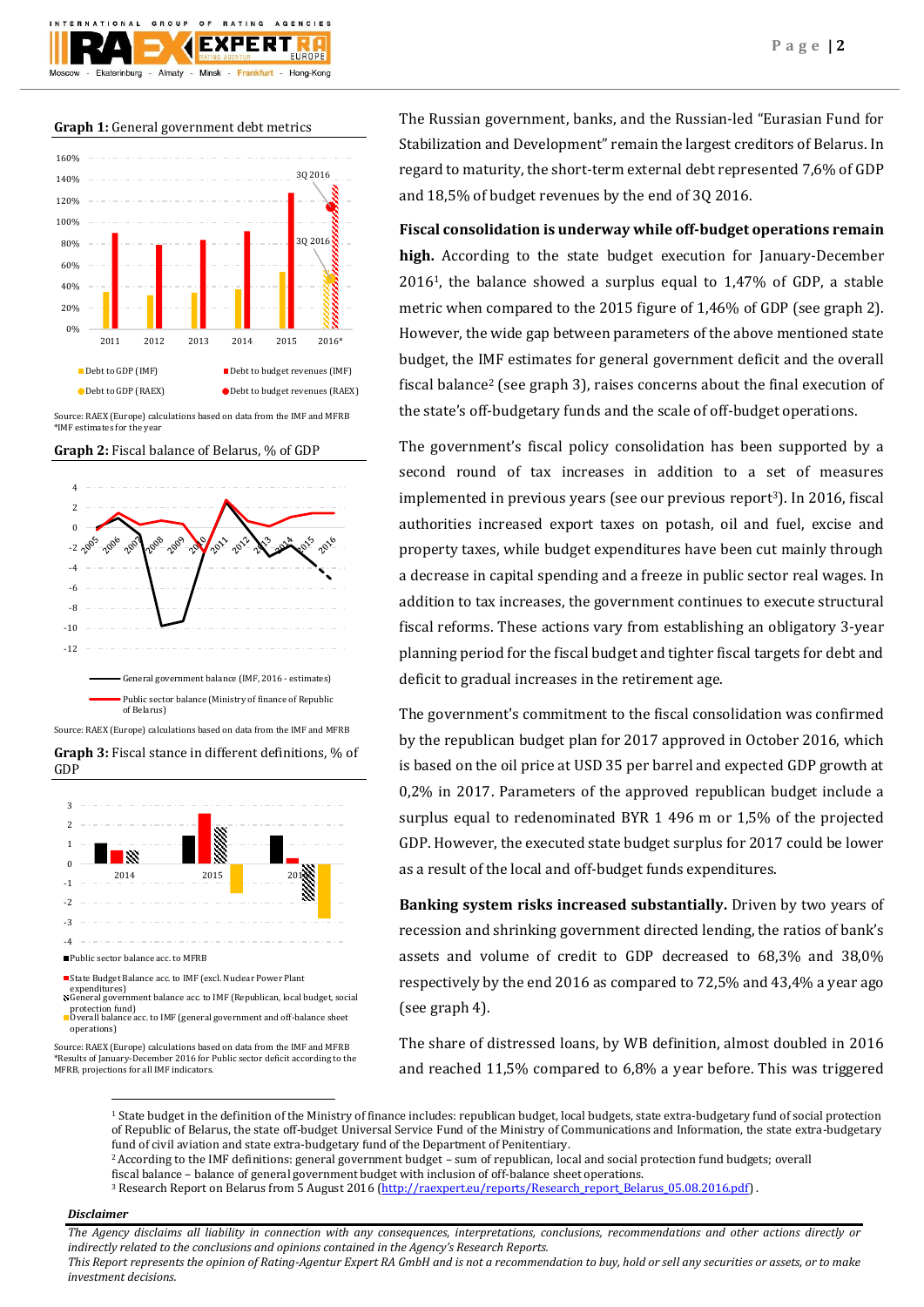**Graph 4:** Banking system performance

Almaty -

GROUP

 $10N$ 

Ekaterinburg

 $O F$ 

Minsk -

**BATING** 

**EXPERT** 

Frankfurt

AGENCIES

Hong-Kong



Source: RAEX (Europe) calculations based on data from the WB and NBRB

**Graph 5:** International reserves dynamic



Source: RAEX (Europe) calculations based on data from NBRB

**Graph 6:** Dynamics of the exchange rates of BYR\* and RUB



Source: RAEX (Europe) calculations based on data from the CBR and NBRB

not only by continuing GDP decline and the deteriorating financial stance of borrowers, but also due to a more strict policy of the National Bank of the Republic of Belarus (NBRB) which initiated independent diagnostics of the top nine banks in 1H 2016. This policy may lead to further deterioration of the banks' portfolio by uncovering defaulted loans, previously "hidden" by roll-overs and prolongations.

Despite positive improvements in the banking system regulation (such as established Financial Stability Department of the NBRB and Financial Stability Council), the system remains characterized by substantial structural imbalances. The share of the 3 largest banks stood at 64,6% in 3Q 2016 and the share of state-owned banks remained above 65% of banks' assets. In addition, after the finalization of the asset reassessment process, the largest banks of Belarus could need additional capitalization, which most likely would increase the pressure on public finances.

**Monetary policy is improving but remains distorted by directed lending and high levels of dollarization.** As it was mentioned in our previous research reports, the NBRB replaced its crawling peg with a de jure managed floating exchange rate regime and money aggregate targeting in 2015. This positively affected the dynamic of international reserves which resumed an upward trend throughout 2016 after two years of decline (see graph 5).

The inflation rate has gradually decreased within the last five years. According to the national statistical service (Belstat), CPI in December 2016 rose by 10,6% y-o-y, compared to 11,9% in December 2015. This level is below the recent IMF expectations (12,9%) and the NBRB target for 2016 (12,0%). Such a positive dynamic was driven by lower consumption, together with tight monetary and fiscal policy conditions and slight appreciation of the BYR through 2016 (see graph 6).

Declining inflation and the stabilization of the exchange rate allowed the NBRB to reduce the interest rate gradually from 25% as of 1 January 2016 to 17% as of 18 January 2017. At the same time, the levels of financial dollarization remain as high as 56,0% of loans and 69,9% of deposits as of 1 January 2017, despite the positive trend: these shares reduced by 1,1p.p. and 4,3p.p. as compared to the previous year (see graph 7). These levels of dollarization, combined with the still high share of directed lending, weaken the interest rate transmission mechanism.

**The external position of Belarus remains vulnerable.** The Belarusian economy is heavily exposed to external risks. The current account balance improved significantly from -11% of GDP in 2013 to -4% in 2015, however the preliminary data of 2016 is worrisome. Despite the high surplus in the

## *Disclaimer*

*This Report represents the opinion of Rating-Agentur Expert RA GmbH and is not a recommendation to buy, hold or sell any securities or assets, or to make investment decisions.*

*The Agency disclaims all liability in connection with any consequences, interpretations, conclusions, recommendations and other actions directly or indirectly related to the conclusions and opinions contained in the Agency's Research Reports.*